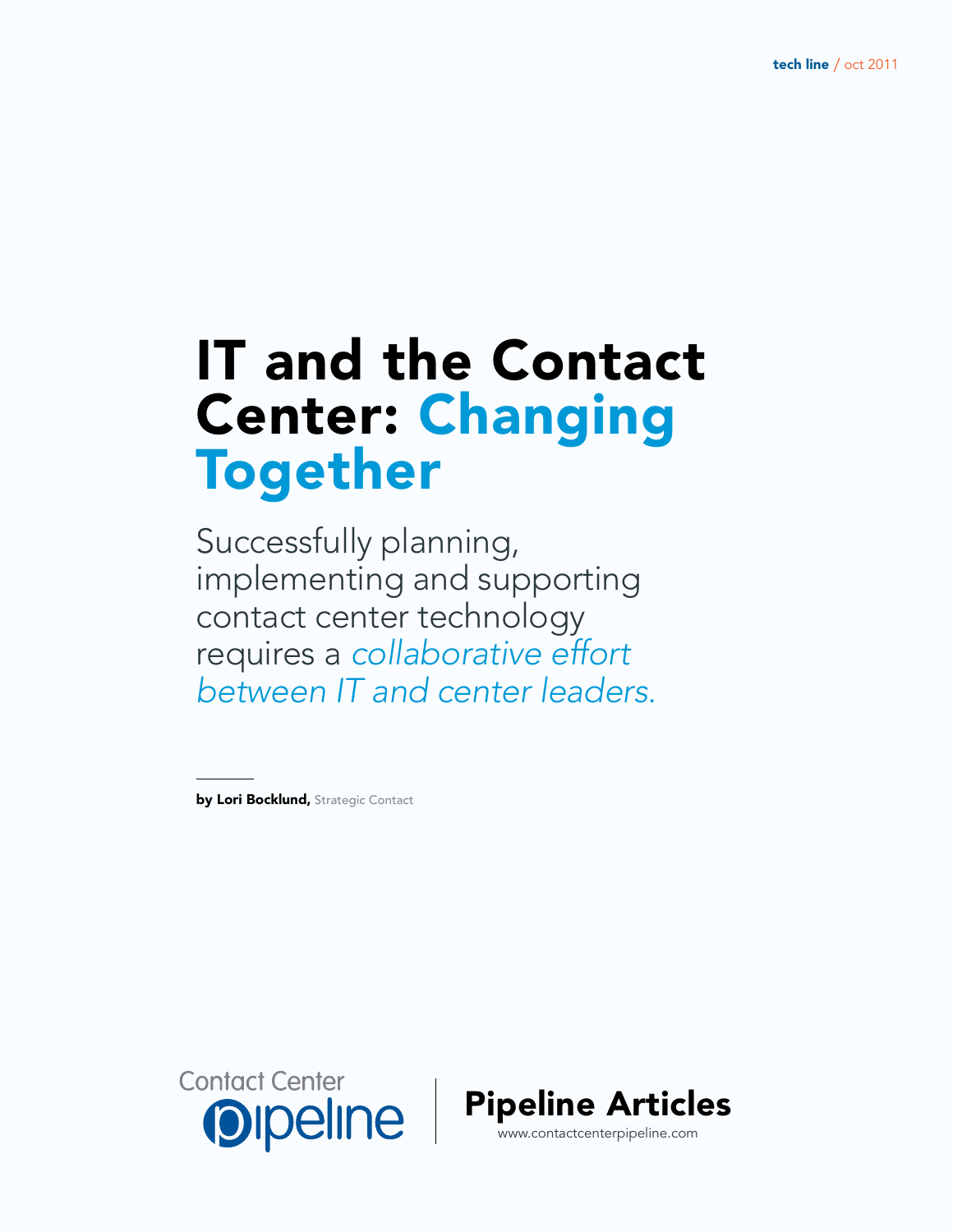

Lori Bocklund Strategic Contact

The leaders that rely on contact center technology have a growing voice and role in technology management.

I love music and get songs stuck in my head all the time. So when I sat down to write this article, Bob Dylan was ever present. Let's look at how "the times they are a-changin" for contact center technology management—even I love music and get songs stuck in my head all the time. So when I sat down to write this article, Bob Dylan was ever present. Let's look at how "the times they are a-changin'" for contact center technology management—even if that was far from what Dylan was thinking about when he penned the song!

Whether you are in IT/telecom or hold a frontline leadership or support role in the contact center, it's a new game with new roles to plan, implement and support contact center technology effectively. It's time to recognize those changes and work together to define processes and roles that will benefit the company and the customer.

### Widespread Changes

Internal business demands and industry product development set the stage for organizational and process changes. IT has an increased burden on its time and resources driven by business needs. The list of projects has never been longer. As a result, getting to the top of the list is harder than ever. Add the fact that most IT shops have not been able to staff up to handle their growing workload and you have the perfect storm for resource-constrained decision making. Of necessity, IT is more willing to give up responsibilities—as long as they can minimize risks and ensure proper accountability.

Business needs are also driving changes in the contact center. The center needs greater agility to respond to strategic, day-to-day and "real-time" demands. They want to be more involved and want more control. They can't wait a week—or more—for a routing change or a new menu prompt, and they can't just get in line with all the other projects for missioncritical application needs. Further, they aren't willing to sit back and hope that IT will identify the next technology capability to enhance their operation or improve efficiency because they know IT just may not have time.

Technology is also driving change in the contact center. Growing complexity leads to stability and reliability issues for some. In those cases, the center *must* insert itself into technology support and management to a greater degree to ensure effective issue response and resolution, as well as proactive optimization for problem avoidance (see "Keys to Success in Supporting Today's Contact Center Technology," *Pipeline*, January 2011).

Outsourced and hosted solutions add a new wrinkle to the IT-business relationship. We can undoubtedly attribute part of the success and proliferation of cloud-based solutions to the tension between the pressing business demands and IT constraints. If the business feels it must wait too long for new capabilities, their impatience grows, and alternatives look increasingly attractive. Generally, IT doesn't want business leaders to run off and do their own thing. This threat of "defection" increases IT's eagerness to collaborate and find a way to meet everyone's needs.

The other catalyst in this mix of change has been technology support tools. The competitive market has sparked a growing number of graphical user interfaces for administration. The focus on "easy to use" is not just to improve the life of a programmer in the IT department, but to potentially move those administrative tasks closer to the business. A "business analyst" who understands the requirements and system capabilities, has some technical aptitude, and is trained on the tool can become the "go to" person for the dynamic changes every center seems to need. These tools also offer better ways to make changes without impacting core applications and systems, thereby providing IT with the assurance that less technical users won't disrupt enterprise systems.

### Widespread Impact

Everybody wants—and needs—a voice in **planning**. Broad participation requires education through vendor forums, conferences and other events, webinars, papers and more to make sure that all the players know what's *possible* with technology and what's coming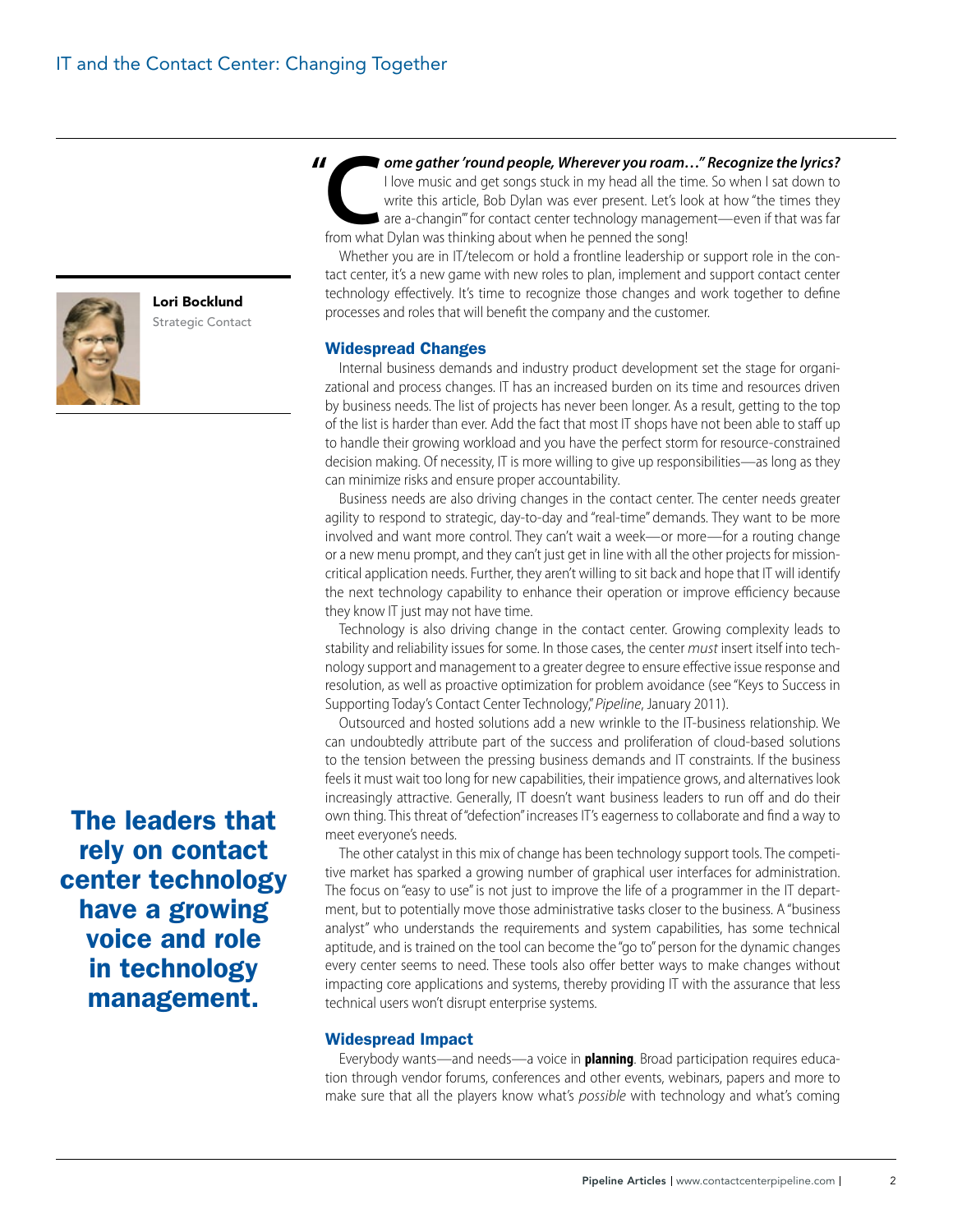downstream. It also requires collaboration on strategic plans, tactical plans, budgets, requirements and vendor evaluations. IT generally leads the planning efforts. As a "shared service" across business units, they can bring various groups together to discuss common needs. They own the vendor relationships and pursue insights into what's coming (new products, releases, etc.). And they are often the budget gatekeeper for new purchases.

Each company needs to address whether IT continues to own all of these responsibilities or shift some of them to a contact center support role. That structure is more likely if contact center support is a shared service and is not aligned with a specific business unit. If the business pursues "cloud-based" applications, companies may move further, faster, with less IT involvement, potentially positioning the contact center to take the lead in these circumstances. Companies that use outsourcers still need to involve IT but may significantly reduce the demands on them.

While IT owns the core **implementation** roles (since it is technology, after all), contact center involvement continues to increase. Both support and line functions need to dive into the process. Implementation tasks include defining detailed requirements and specifications, and designing new ways to use technology (not just implement new technology doing the same old thing!). As projects progress deeper into implementation, the contact center has a very important role in testing—functional, load, continuity/recovery, etc.—as well as piloting and refining, and defining and executing the best rollout strategy (across sites, groups, functions, etc.). IT and the contact center need to work together with project leaders on change management to ensure understanding and reinforcement with any implementation.



**Support** means more than troubleshooting. It also includes monitoring, ongoing test-

*Contact Center Technology Management Roles* 

ing, optimizing… and it again goes beyond IT. IT has the main role in the Network Operations Center (NOC), help desk, and operations support, but increasingly needs to collaborate with the center. Contact center support functions can now monitor performance, make changes (e.g., routing, prompts/messages, skills), create new reports and analysis, get involved in solving problems and making changes (whether technology-driven or business driven). Both IT and the contact center need to do more root-cause analysis and optimization because of the critical role today's systems and applications play, and due to stability and reliability risks noted earlier.

# Tackling the Changes

The launching point for tackling the organizational and process changes is

a collaborative effort that defines roles/responsibilities and what works in *your* environment. Each company must define the nature of changes they are willing—or need—to make based on the issues they face today.

In our project work, we have seen changes driven by major technology stability and support challenges, virtualization efforts, the desire to optimize technology application across *all* contact center groups, and new system implementations. We've also seen these orga-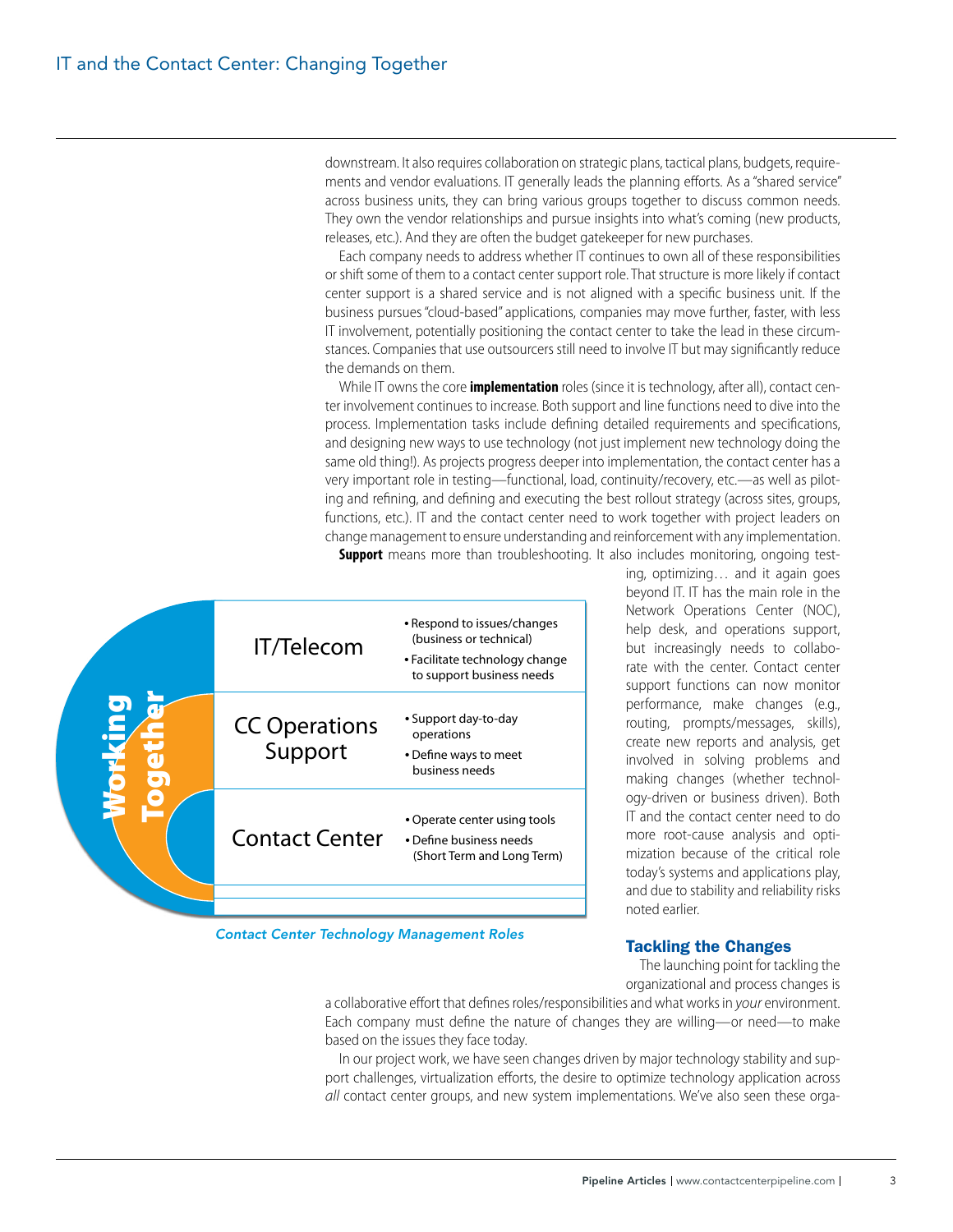nizational and process changes driven by the inability to respond quickly enough to business changes under current models. In all cases, companies have to consider the resources available—or planned—to optimize the changes to organizational structures and roles and responsibilities. Depending on the starting point, changes could be tweaks to existing roles and processes, or could require significant organizational and process design. While "nirvana" might require new positions, some will have to compromise and reassign staff or redefine job descriptions with no increase in staff levels in spite of growing business demands.

With a sense of the level of change to pursue, you can define organizational structures, roles and responsibilities (for existing or new jobs), and associated processes. A thorough approach will include developing process flows with formal analysis such as RACI (Responsible, Accountable, Consulted, Informed) and defining who does what at each step in the process. While such efforts can seem daunting at first, they are the means to ensure clear processes and accountability, understood by all. The sidebar on the right provides a starter list of processes to consider for contact center technology support and management.

One way to improve the execution of new or revised processes is to institute service level agreements and check points between organizations to reinforce the changes. For example, identify the response times on severity levels and escalation paths (internally and/or with the vendor). Define how fast a routing change will be made, or a new user will be added (or deleted). Define the routine testing and monitoring tasks, and who reports what, to whom and how frequently, to keep the finger on the pulse continuously. Or, define the "approval" process for an upgrade or a new system or application. Similarly, define the approval process for a technology change to transition from testing into production, defining elements such as who has to conduct testing, review outcomes and bless the transition. Putting some tangible metrics around the processes will ensure that they are more than just concepts and good intentions.

As you define these processes and roles and responsibilities, they may serve as catalysts for more changes within IT or the contact center. Contact center support roles may finally move to a shared services function that takes care of multiple contact centers as the benefits of such a structure become clear. Or IT may segment roles better so that planning is not overrun with implementation or support tasks, solving the typical problem of tactical needs preventing strategic planning from ever getting done because there is inevitably a fire to fight every day.

# Work Together, Win Together

Companies will realize great results when senior leadership sponsors change, and IT and contact center take the time to define the roles and processes. With greater planning, important functionality to meet business needs is in place sooner. Improved implementation means delivery of new technology on time and on budget, with solutions that deliver the expected functionality. Better support processes will ensure proactive actions and smoother and faster reactionary response.

IT has an important role as the lead facilitator, relationship manager and technology analyst. IT's partners in success—the frontline and support function leaders that rely on contact center technology to do their work *every day*—have a growing voice and role in technology management. In the end, embracing change together benefits everyone—IT, the contact center, the company, and ultimately, the customer. With all that accomplished, the times will truly have changed.  $\bullet$